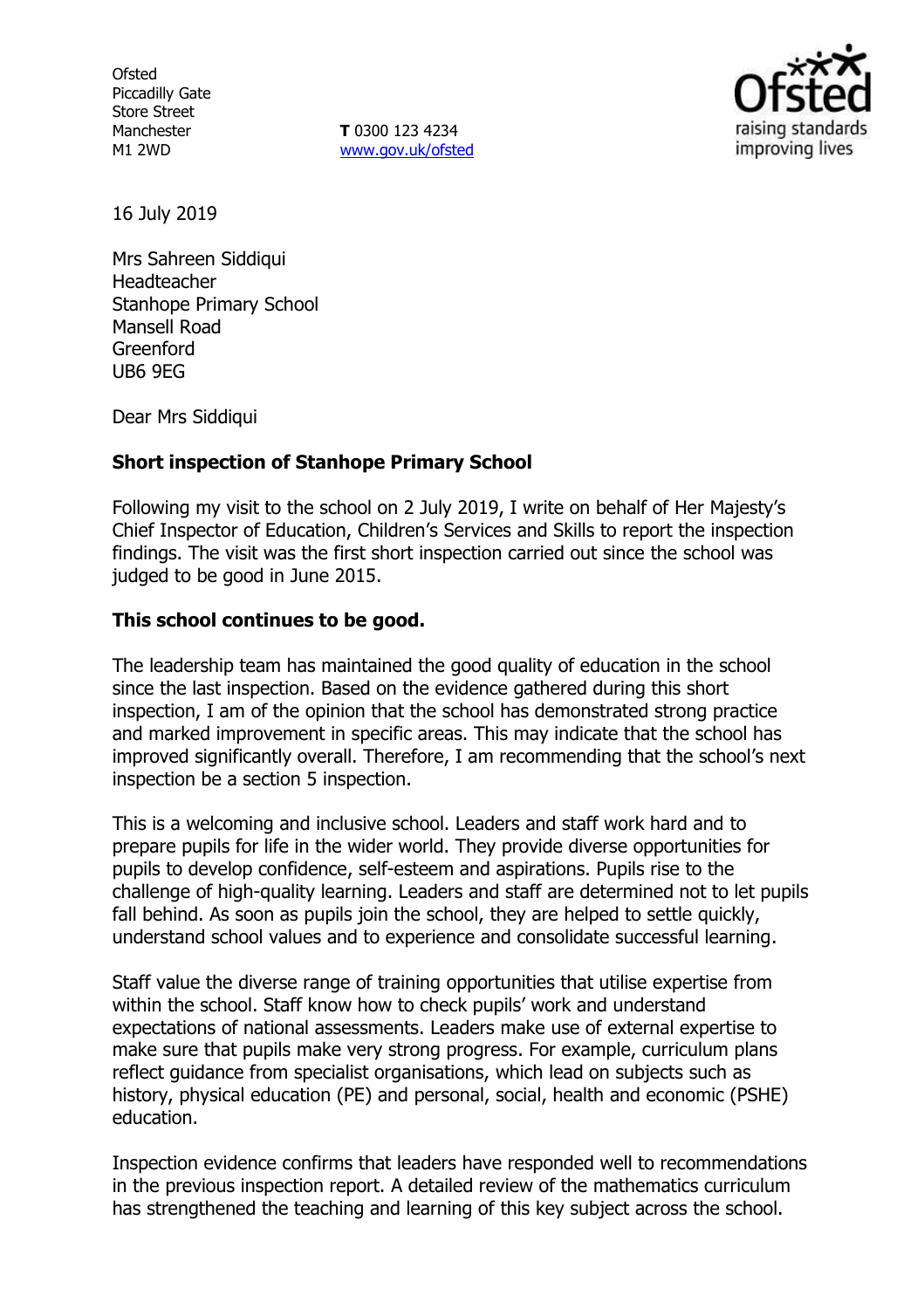

The higher level of staff expertise and ambition has ensured that most-able pupils are provided with more challenging learning opportunities. This has yielded additional benefits for many other pupils who have risen to the challenge of more demanding activities, and now make stronger progress.

# **Safeguarding is effective.**

The leadership team has ensured that safeguarding arrangements are fit for purpose, and that records are detailed and of high quality. The school's safeguarding management board, made up of governors and school staff, makes sure that pupils feel safe and are kept safe in school. They oversee training, communication and all procedures relevant to safeguarding. This ensures that there is a strong culture of safeguarding. Regular training includes induction, updates and ongoing discussion about any concerns that arise. This helps to keep staff's understanding of possible risks and preventative measures up to date. Staff are confident and clear about how to report concerns. Leaders take prompt and effective action in response to issues, including keeping systematic records of discussions and actions taken.

Pupils understand how to keep themselves safe. For example, they learn about safe and effective use of the internet and computers. The school's focus on maintaining pupils' well-being encourages them to learn with confidence, and without excessive worry about risks.

Governors have a strong understanding of the school's duty to safeguard pupils. For example, they understand about risks that exist in the local area. They check how well staff use the school's procedures, and the quality of record-keeping. Pupils, parents and carers indicated through discussions and surveys that they have no significant concerns about safeguarding. This includes from bullying and other discriminatory behaviours.

## **Inspection findings**

- Our first agreed focus for the inspection was to evaluate the extent to which progress in the wider curriculum is as strong as that in English and mathematics. There is less information about this in published data about the school, and in your improvement plan.
- Leaders have used their own and external expertise well to provide professional development opportunities for all staff. As a result, they plan and provide very high quality learning opportunities. For example, in history, pupils in Year 5 compare Egyptian and Greek civilisations, and learn how they are relevant to their lives today.
- Staff across the school use engaging ideas in lessons and activities outside the classroom to stimulate pupils' enthusiasm and imagination. This leads to some very detailed and precise writing from pupils of all abilities and backgrounds. Still, leaders know that further improvement is possible. For example, teachers do not routinely help pupils build key concepts and ideas in science as skilfully as they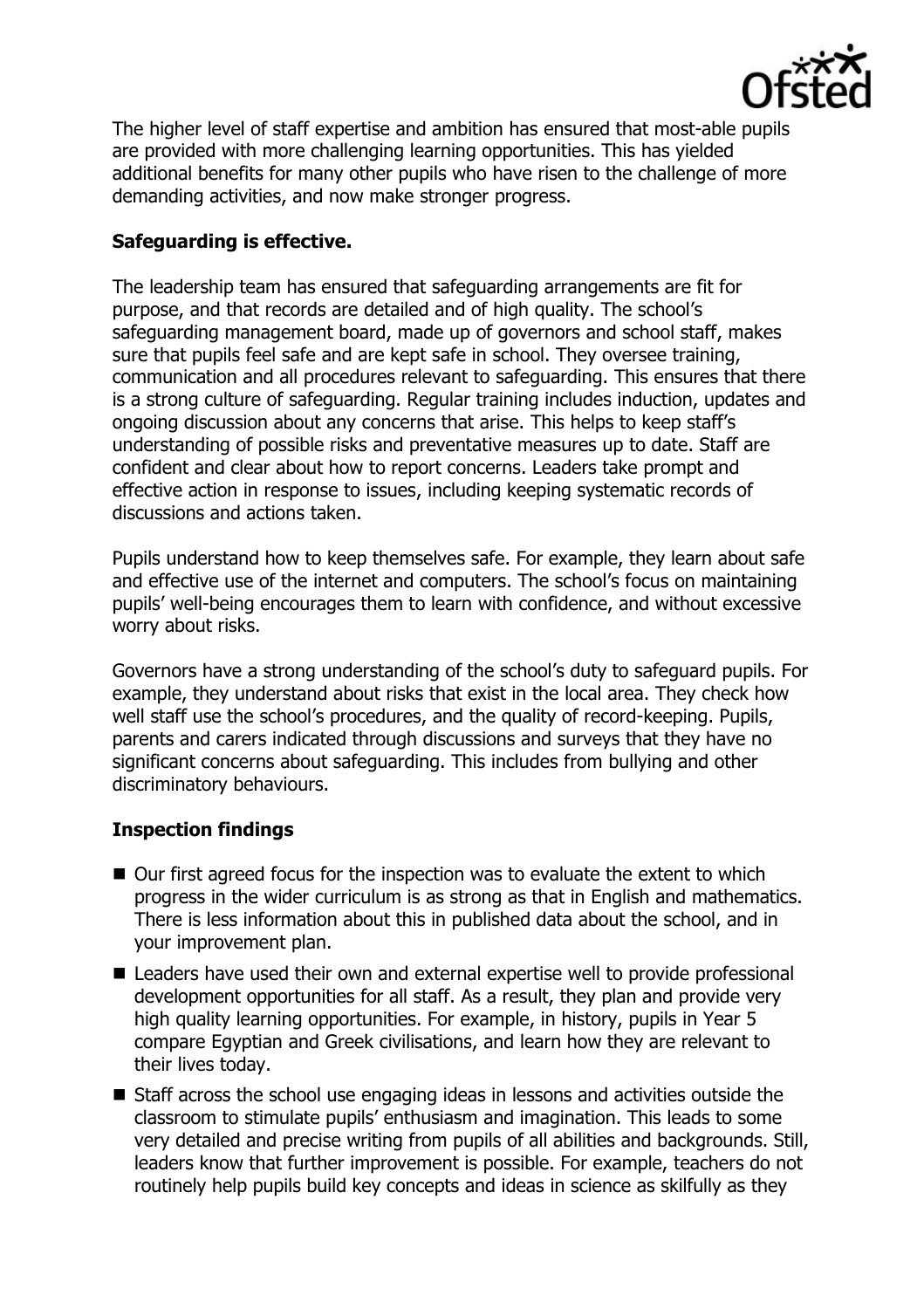

do in history and geography.

- Our second focus for this inspection was to find out how effectively leaders have managed to help pupils to become accomplished readers. Your evidence showed this a strength of the school.
- As soon as they join the school, children use their reading skills to gain confidence and interest in reading. They use these skills to develop a deep understanding across the curriculum. For example, in Year 2, pupils we spoke to could describe, at length, the importance of parts of a plant in its life cycle. They compared this with an animal life cycle. In later years in the school, pupils strengthen their language skills through effective study of classical poetry and plays.
- Opportunities to read are wide-ranging. Staff and an increasing number of parents use stories to build pupils' reading skills. Most pupils read widely. The rewards they receive for the number of texts they read demonstrates this.
- Our final focus of the inspection was to find out how well disadvantaged pupils progress in reading, writing and mathematics. Published attainment data for 2018 showed some differences and shows that their progress had been slower in the past.
- You spend the additional funding received for disadvantaged pupils in very productive ways. The school provides structured and tailored support for these pupils. This helps them to develop confidence, enthusiasm and aspiration. Pupils benefit from a range of enrichment activities that broaden their horizons. These include overseas travel, participating in public debates, and performance opportunities in sport, music and the arts. As a result, these pupils make the same and, sometimes, better progress than other pupils, nationally.

## **Next steps for the school**

Leaders and those responsible for governance should ensure that:

 $\blacksquare$  the teaching of science is improved so that pupils' learning matches the high standard seen in the best subjects.

I am copying this letter to the chair of the governing body, the regional schools commissioner and the director of children's services for Ealing. This letter will be published on the Ofsted website.

Yours sincerely

Mehar Brar **Ofsted Inspector**